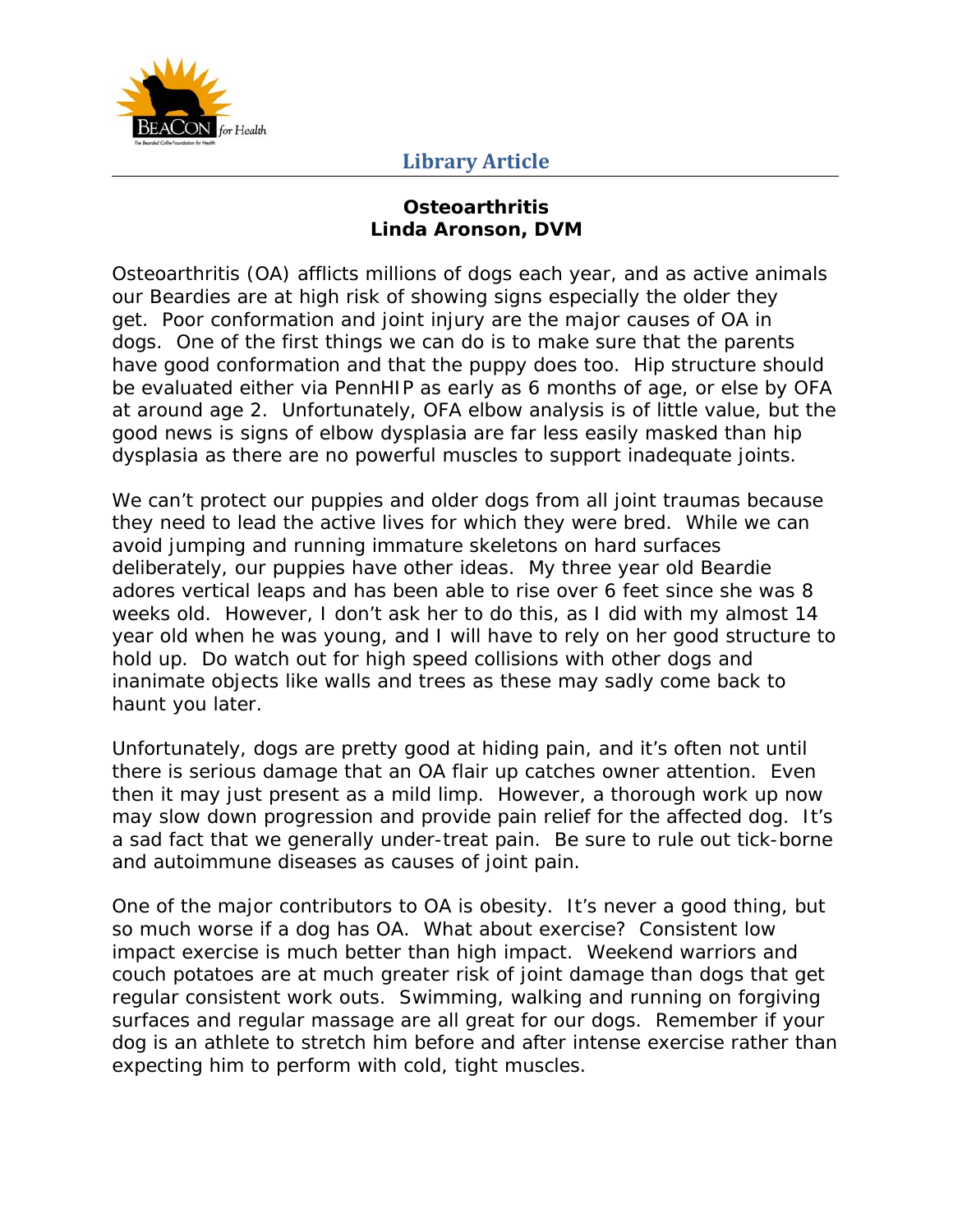

## **Library Article**

As well as its role in preventing obesity, nutrition can play an important role in preventing and treating OA. Diets high in omega-3 and low in omega-6 fatty acids alter cell membranes and reduce the inflammatory response that results in pain. While glucosamine and chondroitin are helpful, the optimal dose and ratio has not been determined. There is little data to show that they prevent OA, but given that the damage that results in OA probably starts a long time before symptoms become apparent there is an argument to be made for using them to supplement the diets of younger animals. Other "nutraceuticals" have also proven helpful for relieving the pain of OA. It has been my experience that what works for one dog may not necessarily work for another and that some experimentation may be necessary. Needs may also change over time, and switching supplements may prove helpful. While initially being used to treat flare-ups of pain, some dogs will need to be maintained on nonsteroidal anti-inflammatory drugs (NSAIDs). We have heard a lot about how dangerous these drugs are, but for most animals they are safe and provide a vastly improved quality of life. In some cases opiate analgesics may also be helpful.

Keeping your Beardies in good musculoskeletal alignment throughout their lives is great preventative medicine. Chiropractic adjustments done in a timely fashion can spare a lot of misery as the dog ages. Acupuncture can provide excellent pain relief, as can a lot of massage and other manipulative processes.

Optimally, of course, we would love to be able to cure and reverse the damage to the joints, not just try to reduce the pain. In the past we tried injecting steroids into the joints, but these ultimately cause more cartilage destruction. Polysulfated glycosaminoglycans (PSGAG – Adequan) injected intramuscularly inhibit the enzymes that break down cartilage thereby reducing its resistance to compression and resiliency. They also act as precursors for formation of new cartilage; increase the viscosity of joint fluid by increasing hyaluronate concentrations in the joint, while reducing levels of prostaglandin  $E_2$  – released in response to joint injury and causing inflammation and ultimately pain. In horses PSGAG may be injected straight into the joint, but this is not done in dogs. A new treatment which is beginning to be seen more and more is the use of stem cells grown from fat harvested from the recipient dog and injected into the joints. Because they are specific to the dog there is no rejection. The stem cells grow new cartilage, and the results are quite remarkable in many cases. The biggest